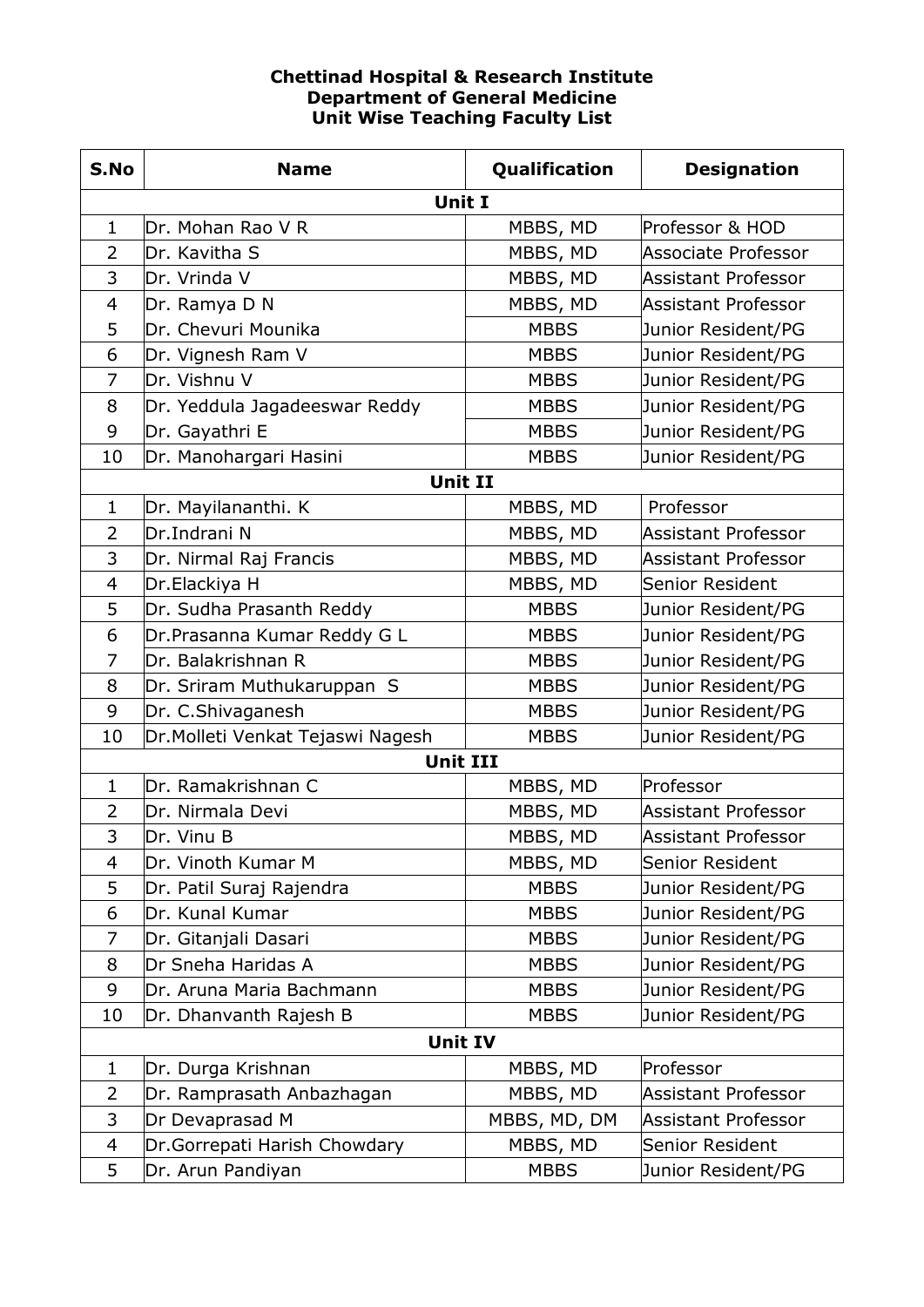| S.No           | <b>Name</b>                  | Qualification | <b>Designation</b>         |
|----------------|------------------------------|---------------|----------------------------|
| 6              | Dr. Rehab Yasir Nainar       | <b>MBBS</b>   | Junior Resident/PG         |
| 7              | Dr. Rakasi Raghudeep Reddy   | <b>MBBS</b>   | Junior Resident/PG         |
| 8              | Dr Karande Chaitanya Bharat  | <b>MBBS</b>   | Junior Resident/PG         |
| 9              | Dr. Yaramaneni Nageswara Rao | <b>MBBS</b>   | Junior Resident/PG         |
|                | Unit V                       |               |                            |
| $\mathbf{1}$   | Dr. Selvamani S              | MBBS, MD      | Professor                  |
| $\overline{2}$ | Dr. Sugitha D R S            | MBBS, MD      | <b>Assistant Professor</b> |
| 3              | Dr. Dhivya E                 | MBBS, MD      | <b>Assistant Professor</b> |
| 4              | Dr. Mallikarjuna Reddy       | MBBS, MD      | <b>Senior Resident</b>     |
| 5              | Dr. Jerome S.A. Nelson       | MBBS, MD      | Senior Resident            |
| 6              | Dr. Pydi Prudhvi Raj         | <b>MBBS</b>   | Junior Resident/PG         |
| 7              | Dr. Yalamanchi Sriram Srujan | <b>MBBS</b>   | Junior Resident/PG         |
| 8              | Dr.Raghunandhan K            | <b>MBBS</b>   | Junior Resident/PG         |
| 9              | Dr. Sujith Hrishi Kaanthan S | <b>MBBS</b>   | Junior Resident/PG         |
|                | <b>Unit VI</b>               |               |                            |
| $\mathbf{1}$   | Dr. Vigneshwaran J           | MBBS, DNB     | Professor                  |
| $\overline{2}$ | Dr Nerella Harish            | MBBS, MD      | <b>Assistant Professor</b> |
| 3              | Dr. Mamidi V Sandeep Kumar   | MBBS, MD      | Senior Resident            |
| 4              | Dr Padmapriya TV             | MBBS, MD      | Senior Resident            |
| 5              | Dr. Mandapati C S Praveen    | <b>MBBS</b>   | Junior Resident/PG         |
| 6              | Dr.Ragalikhith Kesamneni     | <b>MBBS</b>   | Junior Resident/PG         |
| 7              | Dr. Gadiraju Durga Praneetha | <b>MBBS</b>   | Junior Resident/PG         |
| 8              | Dr. Vinothini.G              | <b>MBBS</b>   | Junior Resident/PG         |
|                | <b>Unit VII</b>              |               |                            |
| $\mathbf{1}$   | Dr. Ananthakumar P K         | MBBS, MD      | Associate Professor        |
| 2              | Dr Pavithra                  | MBBS, MD      | <b>Assistant Professor</b> |
| 3              | Dr.Chetan Somu               | MBBS, MD      | Senior Resident            |
| 4              | Dr. Jayanthan S S            | MBBS, MD      | Senior Resident            |
| 5              | Dr Anitha R                  | <b>MBBS</b>   | Senior Resident            |
| 6              | Dr. Aarifaa S                | <b>MBBS</b>   | Junior Resident/PG         |
| 7              | Dr. Pande Rajat Prabhakar    | <b>MBBS</b>   | Junior Resident/PG         |
| 8              | Dr. Ramesh K S               | <b>MBBS</b>   | Junior Resident/PG         |
| 9              | Dr. Abhinav Agrawal          | <b>MBBS</b>   | Junior Resident/PG         |
|                | <b>Unit VIII</b>             |               |                            |
| 1              | Dr Rajendran                 | MBBS, MD      | <b>Associate Professor</b> |
| $\overline{2}$ | Dr. Gorgya Sampath Kumar     | MBBS, MD      | <b>Assistant Professor</b> |
| 3              | Dr Kaviarasi R               | MBBS, MD      | Senior Resident            |
| 4              | Dr. Vignesh. S               | MBBS, MD      | Senior Resident            |
| 5              | Dr. Achuta Kesava Manikanta  | MBBS, MD      | Senior Resident            |
| 6              | Dr Padmatinti Manoj Kumar    | <b>MBBS</b>   | Junior Resident/PG         |
| 7              | Dr Thammireddygari Vaishnavi | <b>MBBS</b>   | Junior Resident/PG         |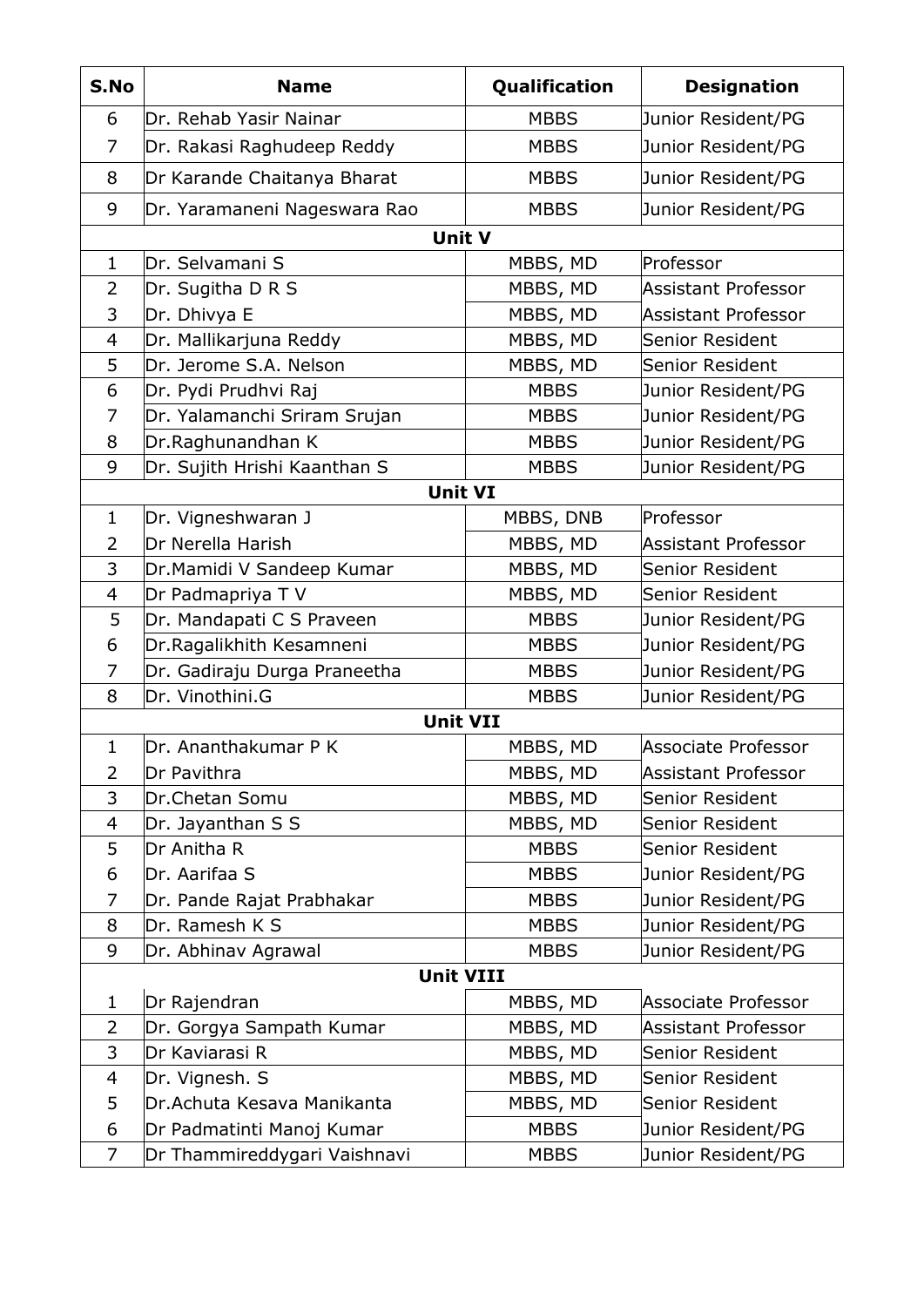## **Chettinad Hospital & Research Institute Department of TB & Chest Unit Wise Teaching Faculty List**

| S.No           | <b>Name</b>                   | Qualification                   | <b>Designation</b>         |
|----------------|-------------------------------|---------------------------------|----------------------------|
|                |                               | Unit I                          |                            |
| $\mathbf{1}$   | Dr. Meenakshi N               | MBBS, MD, DTCD                  | Professor & Head           |
| $\overline{2}$ | Dr. Uma Ganesh                | MBBS, MD                        | <b>Assistant Professor</b> |
| 3              | Dr. Suresh S                  | MBBS, MD                        | Assistant Professor        |
| 4              | Dr. Sneha                     | MBBS, MD                        | Senior Resident            |
| 5              | Dr. Nisha Ganga               | MBBS, DTCD                      | Senior Resident            |
| 6              | Dr. Boopathi                  | <b>MBBS</b>                     | Junior Resident/ PG        |
| 7              | Dr. Chandaluri S V N S Pujith | <b>MBBS</b>                     | Junior Resident/ PG        |
| 8              | Dr. Arthi                     | <b>MBBS</b>                     | Junior Resident/ PG        |
| 9              | Dr. Krishnika                 | <b>MBBS</b>                     | Junior Resident/ PG        |
| 10             | Dr. Paritala Akhil            | <b>MBBS</b>                     | Junior Resident/ PG        |
|                |                               | <b>Unit II</b>                  |                            |
| $\mathbf{1}$   | Dr. Muthukumaran L            | MBBS, MD                        | Associate Professor        |
| $\overline{2}$ | Dr. Naveen Venillavan         | MBBS, MD                        | <b>Assistant Professor</b> |
| 3              | Dr. Radhika Chelagala         | MBBS, MD                        | <b>Assistant Professor</b> |
| 4              | Dr. Sekar N                   | MBBS, DNB, DTCD Senior Resident |                            |
| 5              | Dr. George Roshan D           | <b>MBBS</b>                     | Junior Resident/ PG        |
| 6              | Dr. Nayeem Kadhir             | <b>MBBS</b>                     | Junior Resident/ PG        |
| 7              | Dr. Renjana                   | <b>MBBS</b>                     | Junior Resident/ PG        |
| 8              | Dr. Ramprasad                 | <b>MBBS</b>                     | Junior Resident/ PG        |
| 9              | Dr. Cottadiyil Remi Issac     | <b>MBBS</b>                     | Junior Resident/ PG        |
| 10             | Dr. Shaik Sameer              | <b>MBBS</b>                     | Junior Resident/ PG        |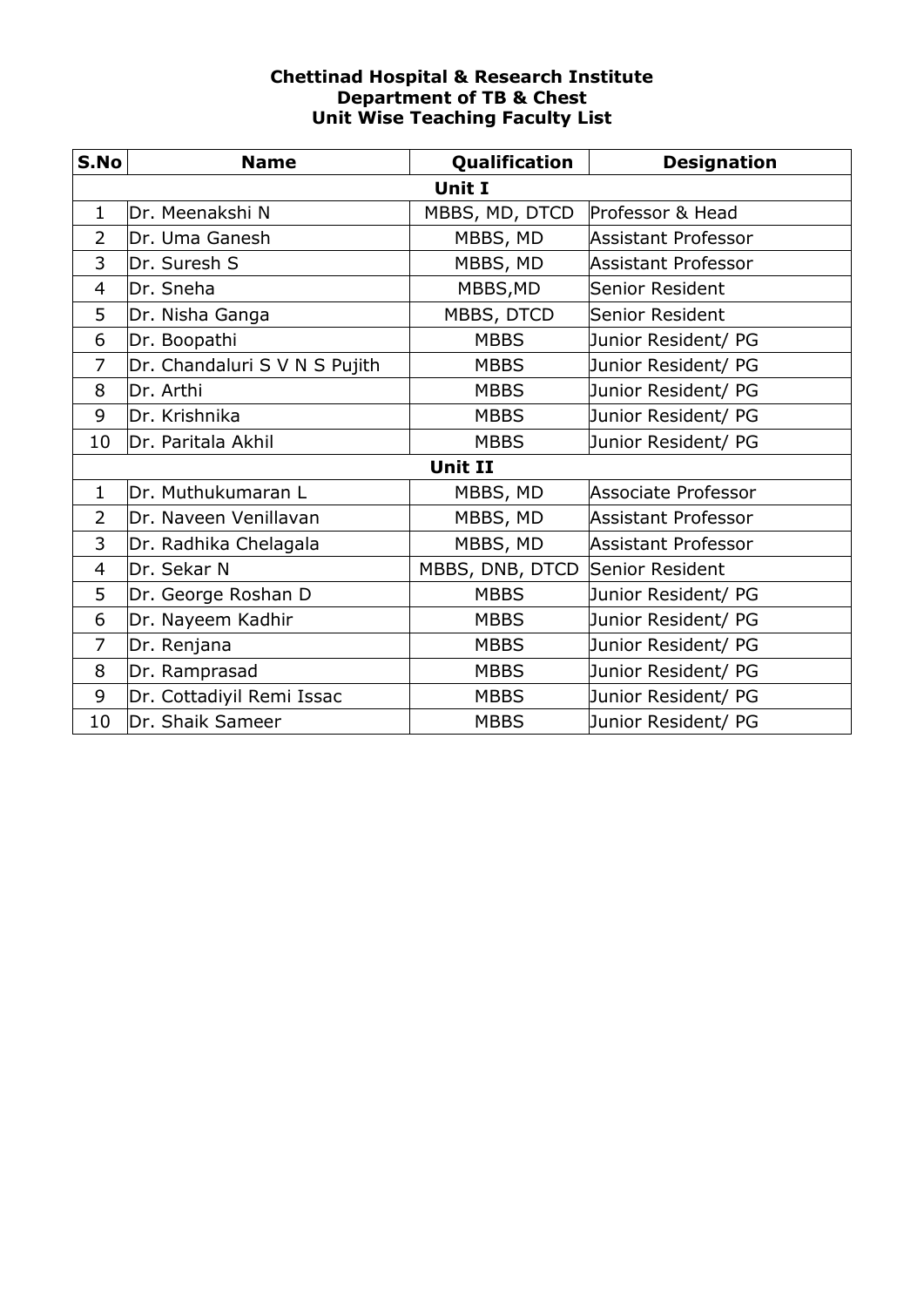## **Chettinad Hospital & Research Institute Department of Dermatology Unit Wise Teaching Faculty List**

| S.No           | <b>Name</b>               | Qualification  | <b>Designation</b>  |  |  |
|----------------|---------------------------|----------------|---------------------|--|--|
|                | <b>Unit I</b>             |                |                     |  |  |
| $\mathbf{1}$   | Dr. Jayakar Thomas        | MBBS, MD       | Professor & HOD     |  |  |
| $\overline{2}$ | Dr. Shankari J            | MBBS, MD       | Assistant Professor |  |  |
| 3              | Dr. Prem Kumar M          | MBBS, MD       | Assistant Professor |  |  |
| $\overline{4}$ | Dr. Manjumeena. D         | MBBS, MD       | Senior Resident     |  |  |
| 5              | Dr. Siri N.S              | <b>MBBS</b>    | Junior Resident/PG  |  |  |
| 6              | Dr. Surya K.P             | <b>MBBS</b>    | Junior Resident/PG  |  |  |
| $\overline{7}$ | Dr. Shea Sharma           | <b>MBBS</b>    | Junior Resident/PG  |  |  |
| 8              | Dr. Vignesh Shivaraman    | <b>MBBS</b>    | Junior Resident/PG  |  |  |
| 9              | Dr. Police Pavithra Reddy | <b>MBBS</b>    | Junior Resident/PG  |  |  |
| 10             | Dr. A. Neena Reddy        | <b>MBBS</b>    | Junior Resident/PG  |  |  |
| 11             | Dr. Sindhya.R             | <b>MBBS</b>    | Junior Resident/PG  |  |  |
|                |                           | <b>Unit II</b> |                     |  |  |
| $\mathbf{1}$   | Dr. Elangovan P           | MBBS, MD       | Professor           |  |  |
| $\overline{2}$ | Dr. G. Srinivasan         | MBBS, MD       | Professor           |  |  |
| 3              | Dr. Soundarya S           | MBBS, MD       | Assistant Professor |  |  |
| $\overline{4}$ | Dr. Vaishnavi. S          | MBBS, MD       | Senior Resident     |  |  |
| 5              | Dr. Vilashini. V          | <b>MBBS</b>    | Junior Resident/PG  |  |  |
| 6              | Dr. Nandhini. R           | <b>MBBS</b>    | Junior Resident/PG  |  |  |
| $\overline{7}$ | Dr. Ravali                | <b>MBBS</b>    | Junior Resident/PG  |  |  |
| 8              | Dr. Aishwarya             | <b>MBBS</b>    | Junior Resident/PG  |  |  |
| 9              | Dr. Shwetha               | <b>MBBS</b>    | Junior Resident/PG  |  |  |
| 10             | Dr. Roma Jayakrishnan     | <b>MBBS</b>    | Junior Resident/PG  |  |  |
| 11             | Dr. M P Sankeerthana      | <b>MBBS</b>    | Junior Resident/PG  |  |  |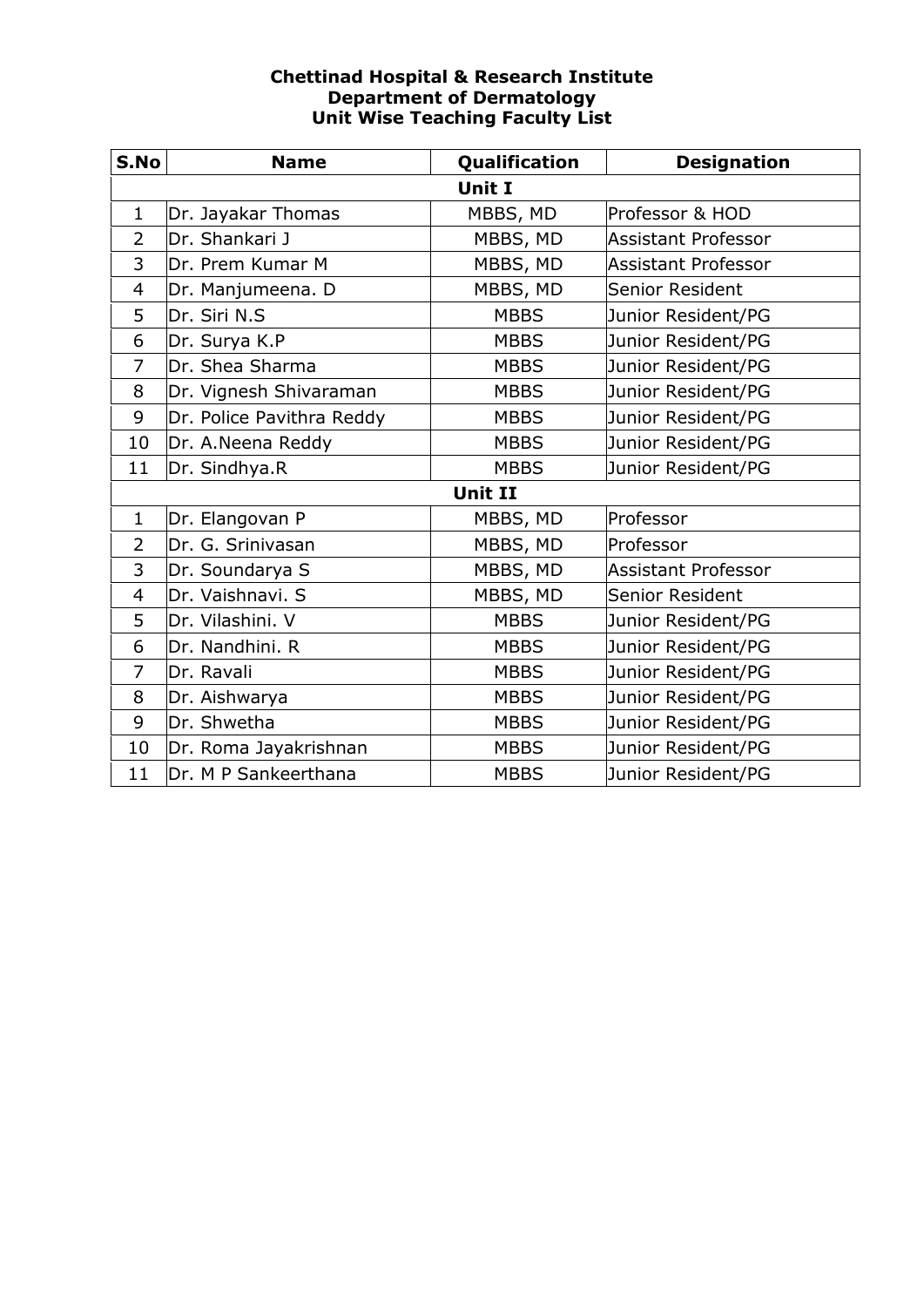## **Chettinad Hospital & Research Institute Department of Psychiatry Unit Wise Teaching Faculty List**

| S.No           | <b>Name</b>                  | Qualification  | <b>Designation</b>         |
|----------------|------------------------------|----------------|----------------------------|
| 1              | Dr. Jayanthini               | MBBS, MD, DPM  | Professor & HOD            |
| $\overline{2}$ | Dr. Kailash S                | MBBS, MD, DNB  | Associate Professor        |
| 3              | Dr. Shabeeba Kailash         | MBBS, DPM, DNB | Assistant Professor        |
| 4              | Dr. Sivabackiya C            | MBBS, MD       | Assistant Professor        |
| 5              | Dr. Maria Annita             | MBBS, MD       | <b>Assistant Professor</b> |
| 6              | Dr. Niha Rumaisa.R           | MBBS, MD       | Senior Resident            |
| $\overline{7}$ | Dr. Sree Chaitanya Voruganti | <b>MBBS</b>    | Junior Resident/PG         |
| 8              | Dr. Pradhip Sankar KSR       | <b>MBBS</b>    | Junior Resident/PG         |
| 9              | Dr. Arshdeep Kaur            | <b>MBBS</b>    | Junior Resident/PG         |
| 10             | Dr. Mridulla Abirami V       | <b>MBBS</b>    | Junior Resident/PG         |
| 11             | Dr. Naren A Rajendran        | <b>MBBS</b>    | Junior Resident/PG         |
| 12             | Dr. Shabika P K              | <b>MBBS</b>    | Junior Resident/PG         |
| 13             | Dr. Remitha.J                | <b>MBBS</b>    | Junior Resident/PG         |
| 14             | Dr. Penmetcha Siri Chandana  | <b>MBBS</b>    | Junior Resident/PG         |
| 15             | Dr. Pallavi Thirugnanam      | <b>MBBS</b>    | Junior Resident/PG         |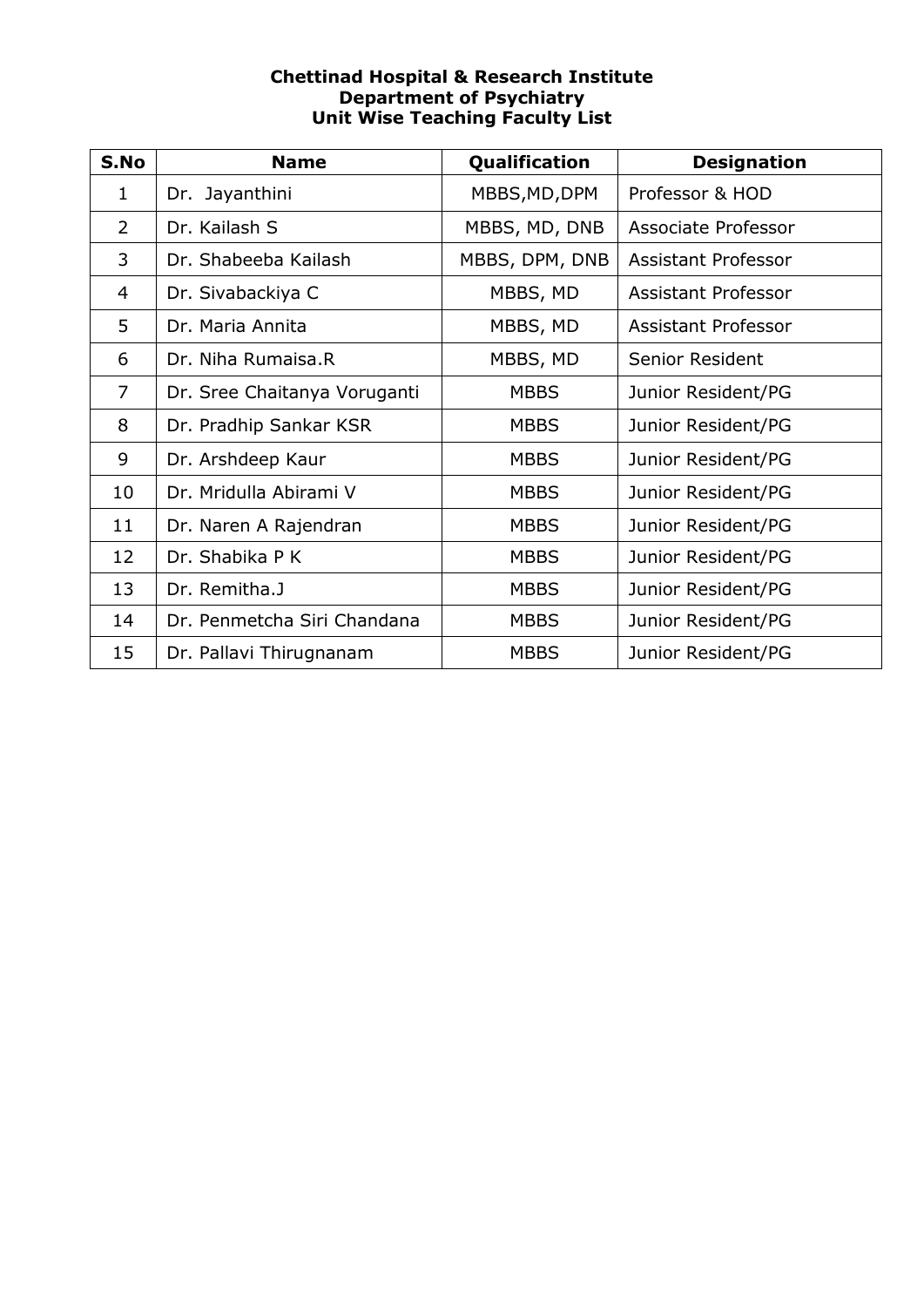## **Chettinad Hospital & Research Institute Department of Paediatrics Unit Wise Teaching Faculty List**

| S. No          | <b>Name</b>                  | Qualification   | <b>Designation</b>         |
|----------------|------------------------------|-----------------|----------------------------|
|                |                              | <b>Unit I</b>   |                            |
| $\mathbf{1}$   | Dr. Jaishree Vasudevan       | MBBS, MD, DCH   | Professor & HOD            |
| $\overline{2}$ | Dr. Rajkumar G               | MBBS, MD        | Professor                  |
| 3              | Dr. Indumathi D              | MBBS, MD        | <b>Assistant Professor</b> |
| 4              | Dr.Deepika S                 | MBBS, MD        | <b>Senior Resident</b>     |
| 5              | Dr. Sphurti Chowdhary        | <b>MBBS</b>     | Junior Resident/PG         |
| 6              | Dr. Sujitha N                | <b>MBBS</b>     | Junior Resident/PG         |
| $\overline{7}$ | Dr. Veda sai Kotla           | <b>MBBS</b>     | Junior Resident/PG         |
| 8              | Dr. Sree Shyamini S.R        | <b>MBBS</b>     | Junior Resident/PG         |
| 9              | Dr. Priyanka Suriyanarayanan | <b>MBBS</b>     | Junior Resident/PG         |
| 10             | Dr. Shiba S                  | <b>MBBS</b>     | Junior Resident/PG         |
|                |                              | <b>Unit II</b>  |                            |
| $\mathbf{1}$   | Dr. Kathir Subramaniyan T    | MBBS, MD, DCH   | Professor                  |
| $\overline{2}$ | Dr. Alexander M              | MBBS, MD        | Professor                  |
| 3              | Dr. Thirugnanasambandan C    | MBBS, MD        | Senior Resident            |
| 4              | Dr. S. Ram Sundar            | MBBS, MD        | <b>Senior Resident</b>     |
| 5              | Dr. Rohini Patil             | <b>MBBS</b>     | Junior Resident/PG         |
| 6              | Dr. Rufina J                 | <b>MBBS</b>     | Junior Resident/PG         |
| $\overline{7}$ | Dr. Namitha Myneni           | <b>MBBS</b>     | Junior Resident/PG         |
| 8              | Dr. Mithuna M                | <b>MBBS</b>     | Junior Resident/PG         |
| 9              | Dr. Noorul Aina              | <b>MBBS</b>     | Junior Resident/PG         |
| 10             | Dr. Revathi M                | <b>MBBS</b>     | Junior Resident/PG         |
|                |                              | <b>Unit III</b> |                            |
| $\mathbf{1}$   | Dr. Sujatha Sridharan        | MBBS, MD, DCH   | Professor                  |
| 2              | Dr. Rajendran Ranju Raj      | MBBS, MD        | <b>Assistant Professor</b> |
| 3              | Dr.Kannan                    | MBBS, MD        | <b>Assistant Professor</b> |
| 4              | Dr. Monika B                 | MBBS, MD        | Senior Resident            |
| 5              | Dr. Ragavi A                 | <b>MBBS</b>     | Junior Resident/PG         |
| 6              | Dr. Archaka Sai Swaroop      | <b>MBBS</b>     | Junior Resident/PG         |
| $\overline{7}$ | Dr.Priyadharshini D          | <b>MBBS</b>     | Junior Resident/PG         |
| 8              | Dr. Sruthi M                 | <b>MBBS</b>     | Junior Resident/PG         |
| 9              | Dr. Sampath Kumarasamy V D   | <b>MBBS</b>     | Junior Resident/PG         |
| 10             | Dr. Abinaya SS               | <b>MBBS</b>     | Junior Resident/PG         |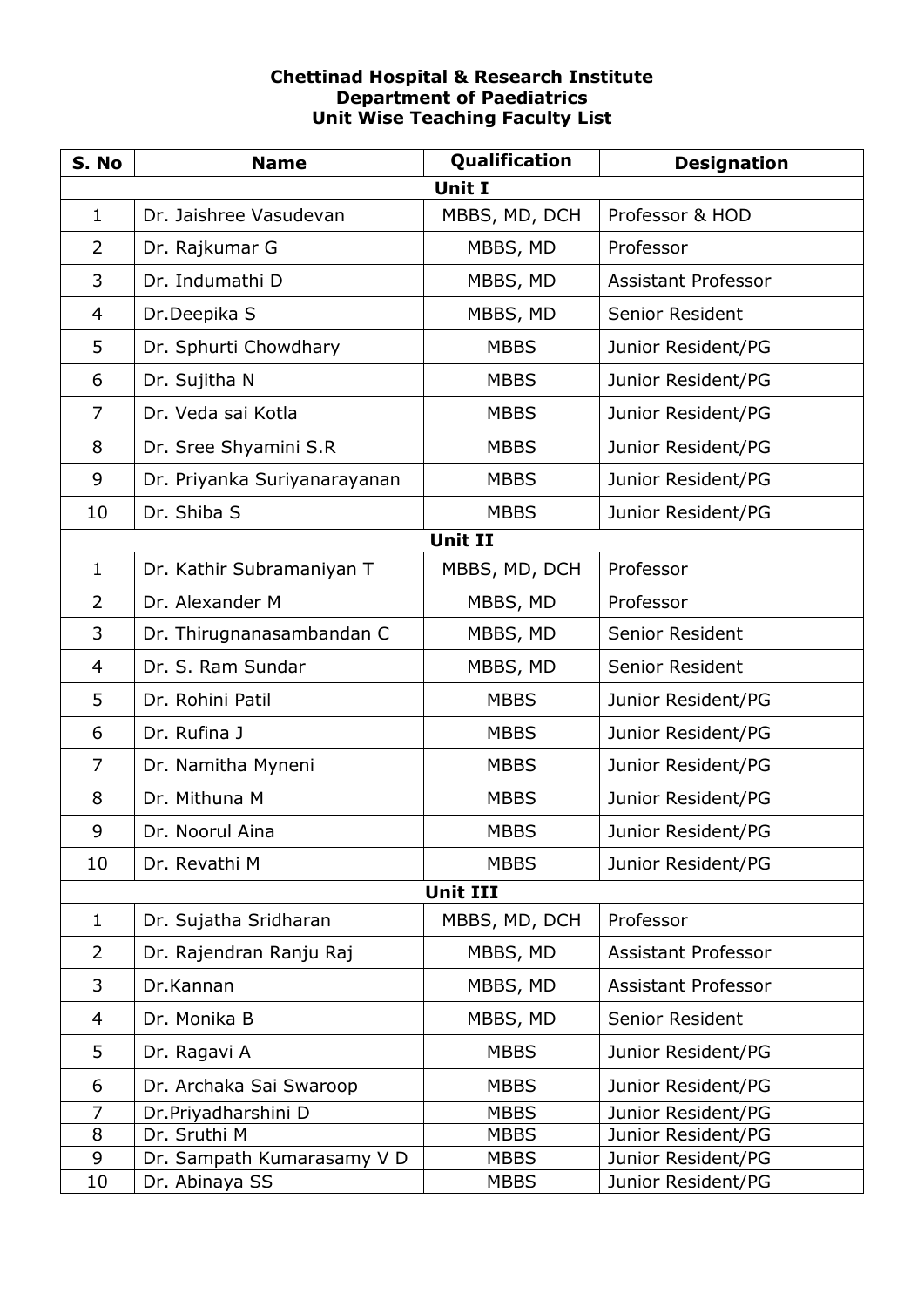| S. No          | <b>Name</b>        | Qualification  | <b>Designation</b>         |
|----------------|--------------------|----------------|----------------------------|
|                |                    | <b>Unit IV</b> |                            |
| $\mathbf{1}$   | Dr. M.Rathinasamy  | MBBS, MD       | Professor                  |
| $\overline{2}$ | Dr. Antony Jenifer | MBBS, MD       | Professor                  |
| 3              | Dr. Dhivyasree V S | MBBS, MD       | Assistant Professor        |
| 4              | Dr. R.Sunitha      | MBBS, MD       | <b>Assistant Professor</b> |
| 5              | Dr. Rishab Bhurat  | MBBS, MD       | Senior Resident            |
| 6              | Dr. Arungeethan A  | <b>MBBS</b>    | Junior Resident/PG         |
| $\overline{7}$ | Dr.Y.A.Jensima     | <b>MBBS</b>    | Junior Resident/PG         |
| 8              | Dr. Harinie S      | <b>MBBS</b>    | Junior Resident/PG         |
| 9              | Dr. Avinash S      | <b>MBBS</b>    | Junior Resident/PG         |
| 10             | Dr. Kiruthi K      | <b>MBBS</b>    | Junior Resident/PG         |
| 11             | Dr. Kamali P       | <b>MBBS</b>    | Junior Resident/PG         |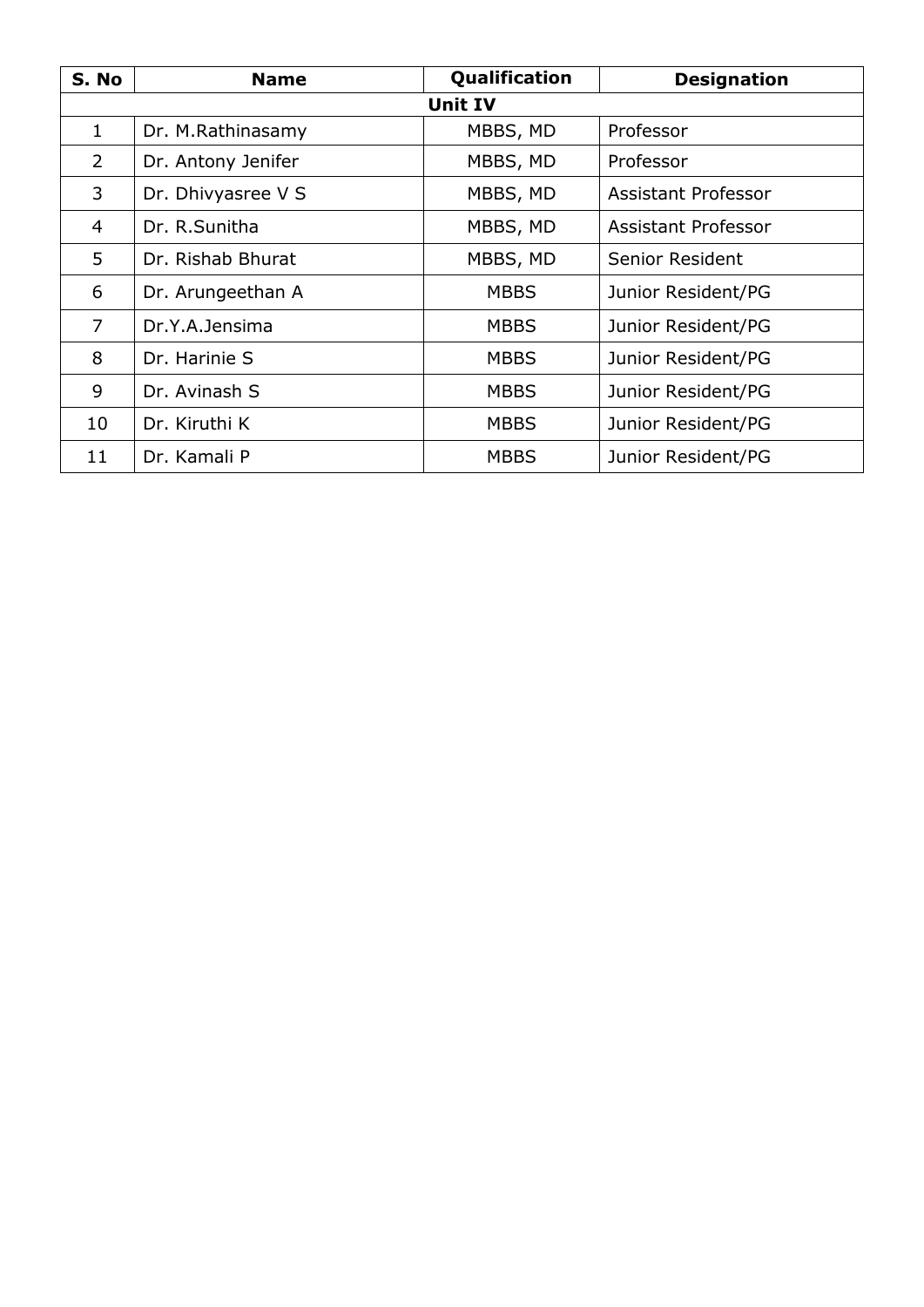# **Chettinad Hospital & Research Institute Department of General Surgery Unit Wise Teaching Faculty List**

| S.No           | <b>Name</b>                           | Qualification  | <b>Designation</b>         |
|----------------|---------------------------------------|----------------|----------------------------|
|                | <b>Unit I</b>                         |                |                            |
| $\mathbf{1}$   | Dr. R. Anantharamakrishnan            | MBBS, MS       | Professor and HOD          |
| $\overline{2}$ | Dr. Srinivasan. S                     | MBBS, MS       | Professor                  |
| 3              | Dr. AmrithrajThiyagarajan             | MBBS, MS       | <b>Assistant Professor</b> |
| 4              | Dr. Darshan Ranganath. J              | MBBS, MS       | Senior Resident            |
| 5              | Dr. Premkumar. S                      | MBBS, MS       | Senior Resident            |
| 6              | Dr. Abinaya Karthikeyan               | <b>MBBS</b>    | Junior Resident/PG         |
| $\overline{7}$ | Dr. Venkata PranayaThejaKotturu       | <b>MBBS</b>    | Junior Resident/PG         |
| 8              | Dr. Mohit Naren Kondapalli            | <b>MBBS</b>    | Junior Resident/PG         |
| 9              | Dr. Ishwarya M                        | <b>MBBS</b>    | Junior Resident/PG         |
| 10             | Dr. Nithyananthan                     | <b>MBBS</b>    | Junior Resident/PG         |
| 11             | Dr. Resin Renjan                      | <b>MBBS</b>    | Junior Resident/PG         |
|                | <b>Unit II</b>                        |                |                            |
| $\mathbf{1}$   | Dr. Ramasubramanian K                 | MBBS, MS       | Professor                  |
| $\overline{2}$ | Dr. Vivekananda<br>Subramanianathan.K | MBBS, MS       | Professor                  |
| 3              | Dr. Mohamed Zakkariya A R             | MBBS, MS       | <b>Assistant Professor</b> |
| 4              | Dr. Akash Praveen.C                   | MBBS, MS       | <b>Senior Resident</b>     |
| 5              | Dr. Aravind Kumar KR                  | <b>MBBS</b>    | Junior Resident/PG         |
| 6              | Dr. Bhuvana Padma G                   | <b>MBBS</b>    | Junior Resident/PG         |
| $\overline{7}$ | Dr. Prarthana K V                     | <b>MBBS</b>    | Junior Resident/PG         |
| 8              | Dr. Rekadi Srinivasa Rao              | <b>MBBS</b>    | Junior Resident/PG         |
| 9              | Dr. Ansu Samuel                       | <b>MBBS</b>    | Junior Resident/PG         |
| 10             | Dr. Jeganath                          | <b>MBBS</b>    | Junior Resident/PG         |
|                | <b>Unit III</b>                       |                |                            |
| $\mathbf{1}$   | Dr. Senthil Kumar.K                   | MBBS, MS       | Professor                  |
| $\overline{2}$ | Dr. Muthuraj. K                       | MBBS, MS       | Professor                  |
| 3              | Dr. T.Dinesh Kumar                    | MBBS, MS, M.Ch | Associate Professor        |
| 4              | Dr. Aakash. A                         | MBBS, MS       | Senior Resident            |
| 5              | Dr. Jaistri J                         | <b>MBBS</b>    | Junior Resident/PG         |
| 6              | Dr. Saxena Megha Dhirendrakumar       | <b>MBBS</b>    | Junior Resident/PG         |
| $\overline{7}$ | Dr. Narra Mithravinda                 | <b>MBBS</b>    | Junior Resident/PG         |
| 8              | Dr. Sanka D Chakravarthi Dr. Yadav    | <b>MBBS</b>    | Junior Resident/PG         |
| 9              | Dr. Harish                            | <b>MBBS</b>    | Junior Resident/PG         |
| 10             | Dr. Bellapu Bhargav Rohith            | <b>MBBS</b>    | Junior Resident/PG         |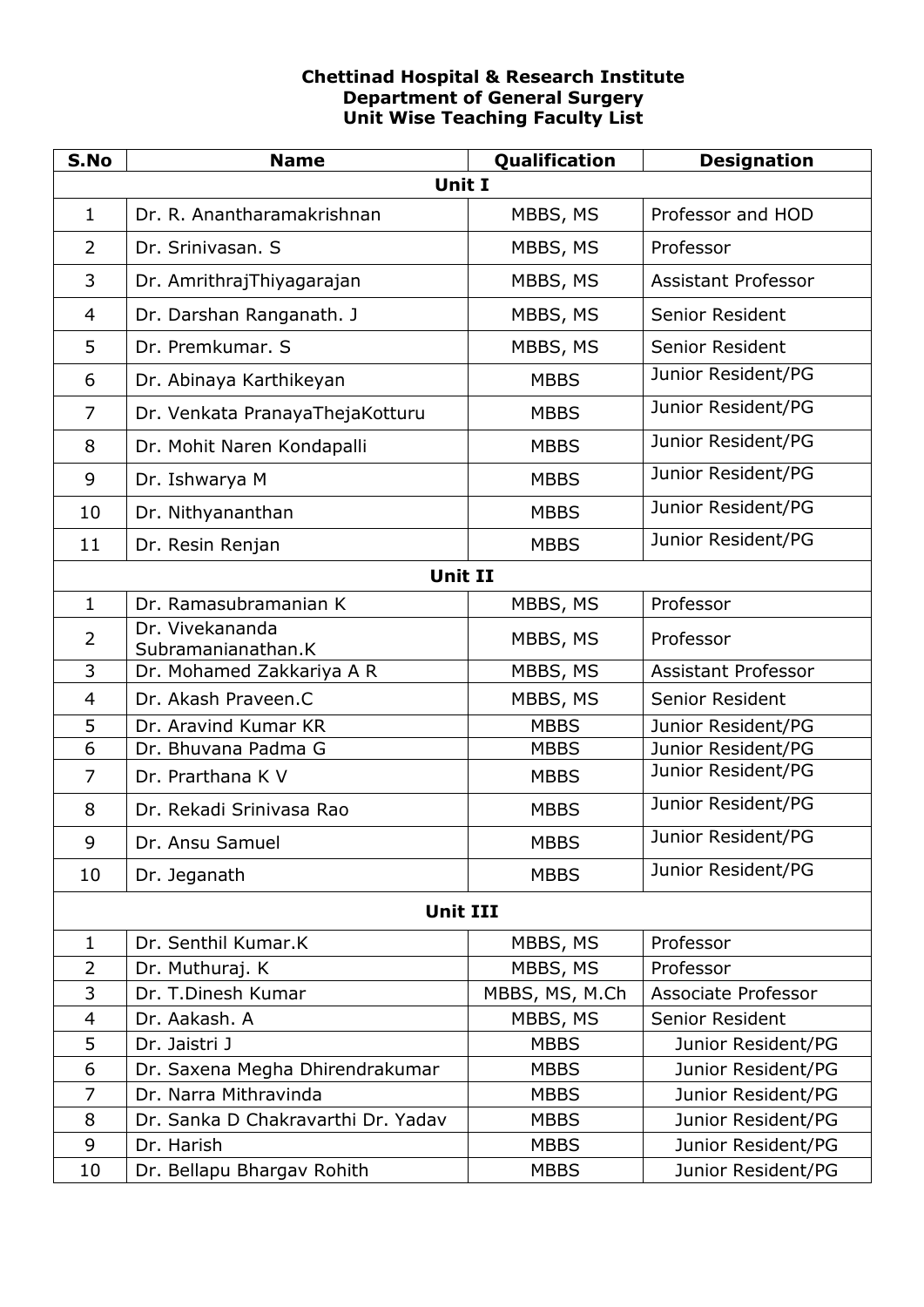| S.No           | <b>Name</b>                   | Qualification  | <b>Designation</b>         |
|----------------|-------------------------------|----------------|----------------------------|
|                | <b>Unit IV</b>                |                |                            |
| $\mathbf{1}$   | Dr. Kishore Babu E.P          | MBBS, MS       | Professor                  |
| $\overline{2}$ | Dr. Afee Asme                 | MBBS, MS       | Professor                  |
| 3              | Dr. Sandeep. U                | MBBS, MS, M.Ch | Associate Professor        |
| 4              | Dr. Gokulakrishnan. A         | MBBS, MS       | <b>Assistant Professor</b> |
| 5              | Dr. Gokul Ram. V              | MBBS, MS       | Senior Resident            |
| 6              | Dr. Amburu Munikumar          | <b>MBBS</b>    | Junior Resident/PG         |
| $\overline{7}$ | Dr. Divya K R                 | <b>MBBS</b>    | Junior Resident/PG         |
| 8              | Dr. Sai Sabhari S             | <b>MBBS</b>    | Junior Resident/PG         |
| 9              | Dr. Muthu Vignesh V           | <b>MBBS</b>    | Junior Resident/PG         |
| 10             | Dr. Akshay Krishnan. C.K      | <b>MBBS</b>    | Junior Resident/PG         |
| 11             | Dr. Pavithra Selvam           | <b>MBBS</b>    | Junior Resident/PG         |
|                | <b>Unit V</b>                 |                |                            |
| $\mathbf{1}$   | Dr. Imran Thariq Ajmal        | MBBS, MS       | Professor                  |
| $\overline{2}$ | Dr. Krishnan D                | MBBS, MS       | Associate Professor        |
| 3              | Dr. D.Parivallal              | MBBS, MS       | <b>Assistant Professor</b> |
| $\overline{4}$ | Dr. Felix Anand Raj           | MBBS, MS       | <b>Assistant Professor</b> |
| 5              | Dr. Nirmal Kumar. K           | MBBS, MS       | Senior Resident            |
| 6              | Dr. Rajakeerthana             | <b>MBBS</b>    | Junior Resident/PG         |
| $\overline{7}$ | Dr. Varsha Vaidhyanathan      | <b>MBBS</b>    | Junior Resident/PG         |
| 8              | Dr. Vivek Baratam             | <b>MBBS</b>    | Junior Resident/PG         |
| 9              | Dr. Dhivya R                  | <b>MBBS</b>    | Junior Resident/PG         |
| 10             | Dr. Roshan Rino               | <b>MBBS</b>    | Junior Resident/PG         |
|                | <b>Unit VI</b>                |                |                            |
| 1              | Dr. Ragumani                  | MBBS, MS       | Professor                  |
| $\overline{2}$ | Dr. Prabakar A                | MBBS, MS       | Professor                  |
| 3              | Dr. Abhilash. K               | MBBS, MS       | <b>Assistant Professor</b> |
| 4              | Dr. Harsha N. Narayanan       | MBBS, MS       | Senior Resident            |
| 5              | Dr. Katuri Varun Kiran        | <b>MBBS</b>    | Junior Resident/PG         |
| 6              | Dr. Lejeune Ramot Mahalakshmi | <b>MBBS</b>    | Junior Resident/PG         |
| $\overline{7}$ | Dr. Shribhagya D M            | <b>MBBS</b>    | Junior Resident/PG         |
| 8              | Dr. Mulinti Nagaraju Gari Dr. | <b>MBBS</b>    | Junior Resident/PG         |
|                | Prashanth                     |                |                            |
| 9              | Dr. Manikanta                 | <b>MBBS</b>    | Junior Resident/PG         |
|                | <b>Unit VII</b>               |                |                            |
| $\mathbf{1}$   | Dr. Varadaraju.P              | MBBS, MS       | Professor                  |
| $\overline{2}$ | Dr. Jaya Kumar                | MBBS, MS       | <b>Assistant Professor</b> |
| 3              | Dr. K. Seetha Ramaiah Vangara | MBBS, MS, M.Ch | <b>Assistant Professor</b> |
| 4              | Dr. Dhanasekaran              | MBBS, MS       | Senior Resident            |
| 5              | Dr. Kalakota Avinash Reddy    | <b>MBBS</b>    | Junior Resident/PG         |
| 6              | Dr. Thota Venkat Akhilesh     | <b>MBBS</b>    | Junior Resident/PG         |
| 7              | Dr. Mungara Krishna Abhishek  | <b>MBBS</b>    | Junior Resident/PG         |
| 8              | Dr. Kanimozhi R               | <b>MBBS</b>    | Junior Resident/PG         |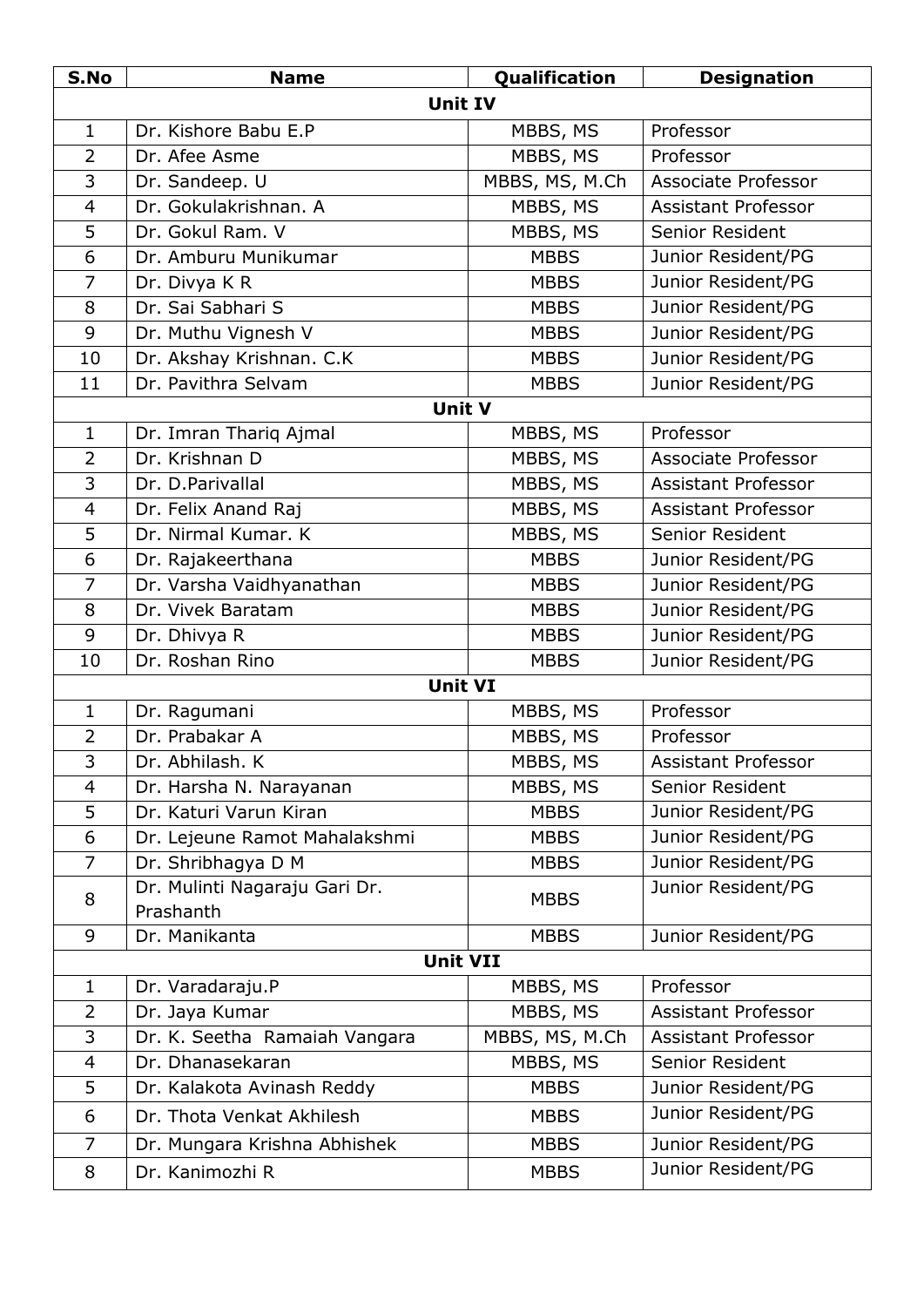| S.No           | <b>Name</b>                    | Qualification | <b>Designation</b>         |
|----------------|--------------------------------|---------------|----------------------------|
|                | <b>Unit VIII</b>               |               |                            |
| $\mathbf{1}$   | Dr. Muralidhar Venkiteswaran   | MBBS, MS      | Professor                  |
| 2              | Dr. Kishore Kumar              | MBBS, MS      | <b>Assistant Professor</b> |
| 3              | Dr. Alagar Raja                | MBBS, MS      | <b>Assistant Professor</b> |
| $\overline{4}$ | Dr. Pugazhenthi. M             | MBBS, MS      | Senior Resident            |
| 5              | Dr. Pragadeshwaran C           | <b>MBBS</b>   | Junior Resident/PG         |
| 6              | Dr. Sai Sivram Vara Prasad T V | <b>MBBS</b>   | Junior Resident/PG         |
| 7              | Dr. Ajay Gokul B               | <b>MBBS</b>   | Junior Resident/PG         |
| 8              | Dr. Gowtham M                  | <b>MBBS</b>   | Junior Resident/PG         |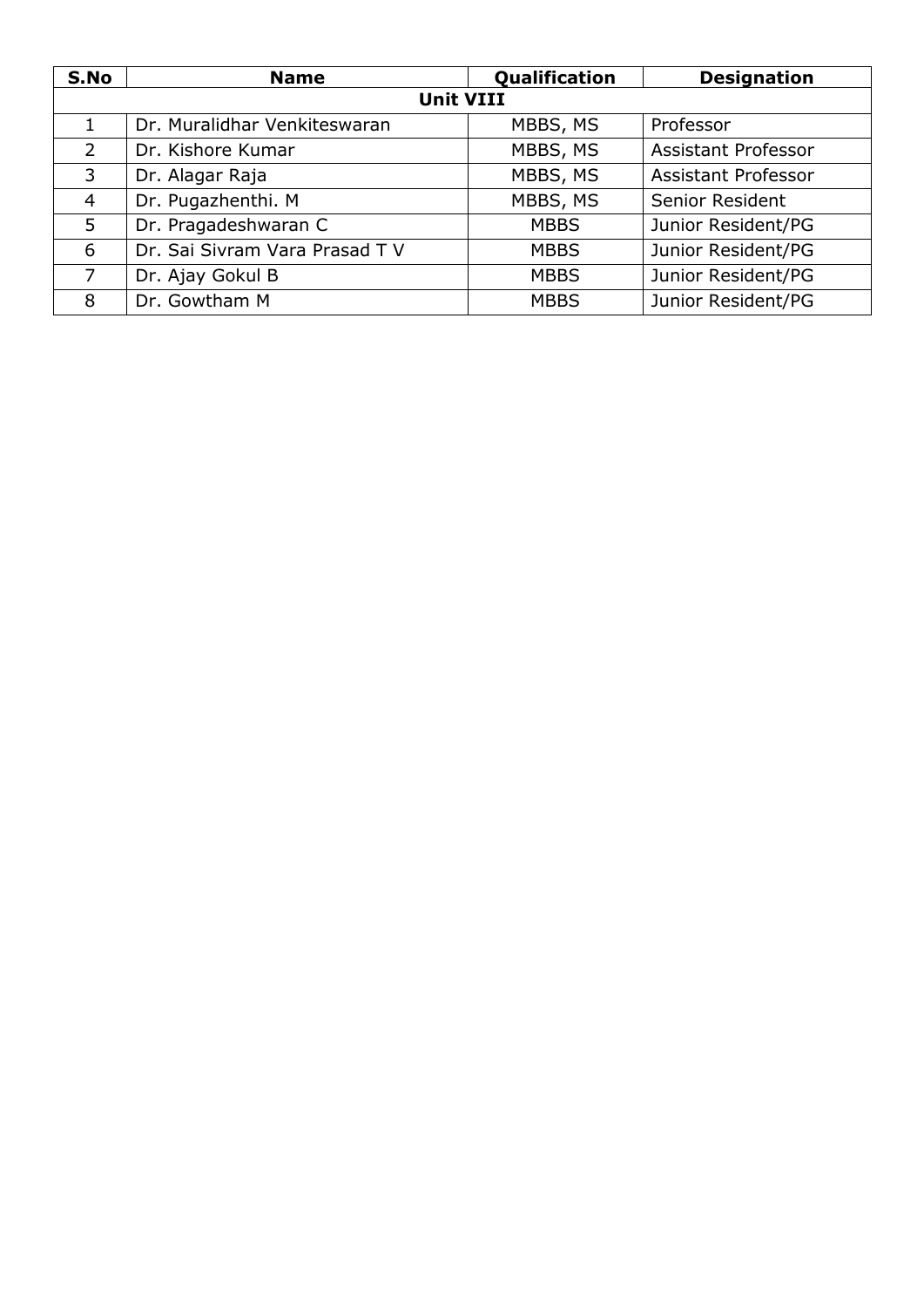# **Chettinad Hospital & Research Institute Department of Orthopedics Unit Wise Teaching Faculty List**

| S.No.          | <b>Name</b>                   | Qualification  | <b>Designation</b>         |
|----------------|-------------------------------|----------------|----------------------------|
|                | <b>UNIT I</b>                 |                |                            |
| $\mathbf{1}$   | Dr. Selvam. N                 | MBBS, MS       | Professor & HOD            |
| $\overline{2}$ | Dr.Pradeep E                  | MBBS, MS       | Associate Professor        |
| 3              | Dr. Haemanath. P              | MBBS, MS       | <b>Assistant Professor</b> |
| $\overline{4}$ | Dr. Arunkumar.B               | MBBS, MS       | <b>Senior Resident</b>     |
| 5              | Dr.Bharath.V                  | <b>MBBS</b>    | Junior Resident/PG         |
| 6              | Dr.Ampalaya Manu Raghunathan  | <b>MBBS</b>    | Junior Resident/PG         |
| $\overline{7}$ | Dr. Mathai N T                | <b>MBBS</b>    | Junior Resident/PG         |
| 8              | Dr. Chaurasia Vaibhay Hariram | <b>MBBS</b>    | Junior Resident/PG         |
| 9              | Dr. Adharsh K                 | <b>MBBS</b>    | Junior Resident/PG         |
| 10             | Dr. Aswin Vijay               | <b>MBBS</b>    | Junior Resident/PG         |
|                | <b>UNIT II</b>                |                |                            |
| $\mathbf{1}$   | Dr. Jamal Mohamed             | MBBS, MS       | Professor                  |
| 2              | Dr. Arunkumar K V             | MBBS, MS       | Associate Professor        |
| 3              | Dr. Prem Kumar RN             | MBBS, MS       | <b>Assistant Professor</b> |
| $\overline{4}$ | Dr. Alagesan. S               | MBBS, D. Ortho | <b>Senior Resident</b>     |
| 5              | Dr.Chilukuri Hemanth Kumar    | <b>MBBS</b>    | Junior Resident/PG         |
| 6              | Dr. Vibishek Raj .P           | <b>MBBS</b>    | Junior Resident/PG         |
| 7              | Dr. Rakesh Kumar B            | <b>MBBS</b>    | Junior Resident/PG         |
| 8              | Dr. Daniel Arun S             | <b>MBBS</b>    | Junior Resident/PG         |
| 9              | Dr. Balamurugan               | <b>MBBS</b>    | Junior Resident/PG         |
| 10             | Dr. Daniel Jey Janeson J      | <b>MBBS</b>    | Junior Resident/PG         |
|                | <b>UNIT III</b>               |                |                            |
| $\mathbf{1}$   | Dr. M Venkatraman             | MBBS, MS       | Professor                  |
| $\overline{2}$ | Dr. S G Chander               | MBBS, MS       | Professor                  |
| 3              | Dr. Dinesh L                  | MBBS, MS       | <b>Assistant Professor</b> |
| 4              | Dr. S. Vijay Sharath Chandhar | MBBS, MS       | <b>Assistant Professor</b> |
| 5              | Dr.Thirumal.R                 | MBBS, D.Ortho  | Senior Resident            |
| 6              | Dr. Gusain Rahul Vijay        | <b>MBBS</b>    | Junior Resident/PG         |
| 7              | Dr.SaranKarthik.S             | <b>MBBS</b>    | Junior Resident/PG         |
| 8              | Dr. Shah Shaival Kalpesh      | <b>MBBS</b>    | Junior Resident/PG         |
| 9              | Dr. Aswath C A                | <b>MBBS</b>    | Junior Resident/PG         |
| 10             | Dr. Dusyant Ram R             | <b>MBBS</b>    | Junior Resident/PG         |
| 11             | Dr. Nalli.U.Sanjeev Kumar     | <b>MBBS</b>    | Junior Resident/PG         |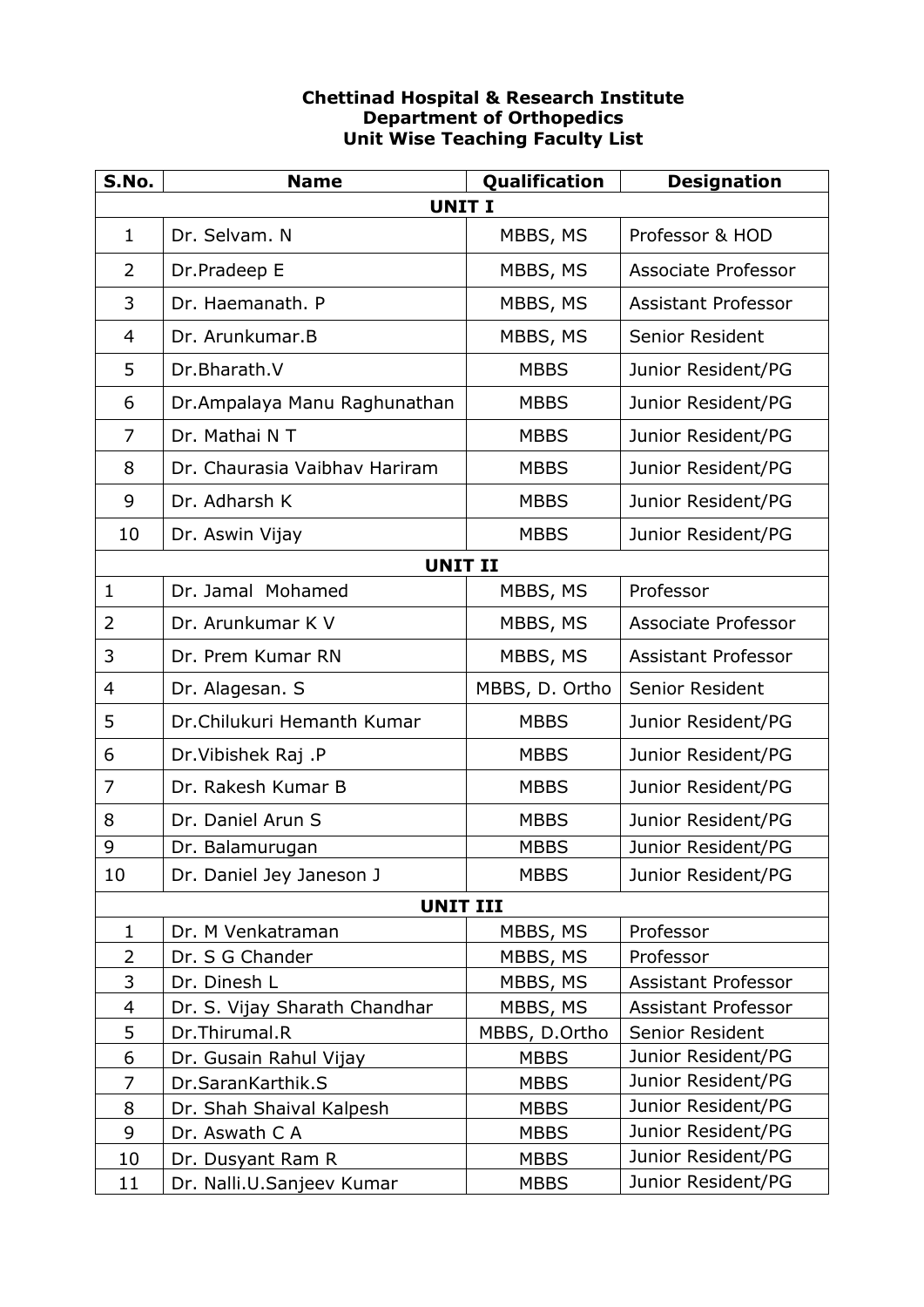| <b>UNIT IV</b> |                               |             |                            |
|----------------|-------------------------------|-------------|----------------------------|
| $\mathbf{1}$   | Dr. Vijaya Shankar. M         | MBBS, DNB   | Professor                  |
| $\overline{2}$ | Dr.Subramaniam M. H           | MBBS, DNB   | Associate Professor        |
| 3              | Dr. Vinoth. K.R               | MBBS, MS    | <b>Assistant Professor</b> |
| 4              | Dr. Gracelin. S               | MBBS, DNB   | Senior Resident            |
| 5              | Dr. UmaleRushikesh Hari       | <b>MBBS</b> | Junior Resident/PG         |
| 6              | Dr.AshwanthNarayan. B         | <b>MBBS</b> | Junior Resident/PG         |
| 7              | Dr. Ganashree S               | <b>MBBS</b> | Junior Resident/PG         |
| 8              | Dr. Arivoli S                 | <b>MBBS</b> | Junior Resident/PG         |
| 9              | Dr. Krishnavel.T              | <b>MBBS</b> | Junior Resident/PG         |
| 10             | Dr. Raghul V R                | <b>MBBS</b> | Junior Resident/PG         |
|                | <b>UNIT V</b>                 |             |                            |
| $\mathbf{1}$   | Dr. Malick Batcha Sathik Babu | MBBS, MS    | Professor                  |
| $\overline{2}$ | Dr. Prem Kumar. K             | MBBS, MS    | Associate Professor        |
| 3              | Dr.Arunkumar C                | MBBS, MS    | Assistant Professor        |
| 4              | Dr. Ganesh. A                 | MBBS, MS    | Senior Resident            |
| 5              | Dr.Ashwin.V.Y                 | <b>MBBS</b> | Junior Resident/PG         |
| 6              | Dr.Guhan R K                  | <b>MBBS</b> | Junior Resident/PG         |
| 7              | Dr. Sathish Babu M            | <b>MBBS</b> | Junior Resident/PG         |
| 8              | Dr. Dinesh Kumar S            | <b>MBBS</b> | Junior Resident/PG         |
| 9              | Dr. Silambarasi M             | <b>MBBS</b> | Junior Resident/PG         |
| 10             | Dr. Sowbhikh Krishnan         | <b>MBBS</b> | Junior Resident/PG         |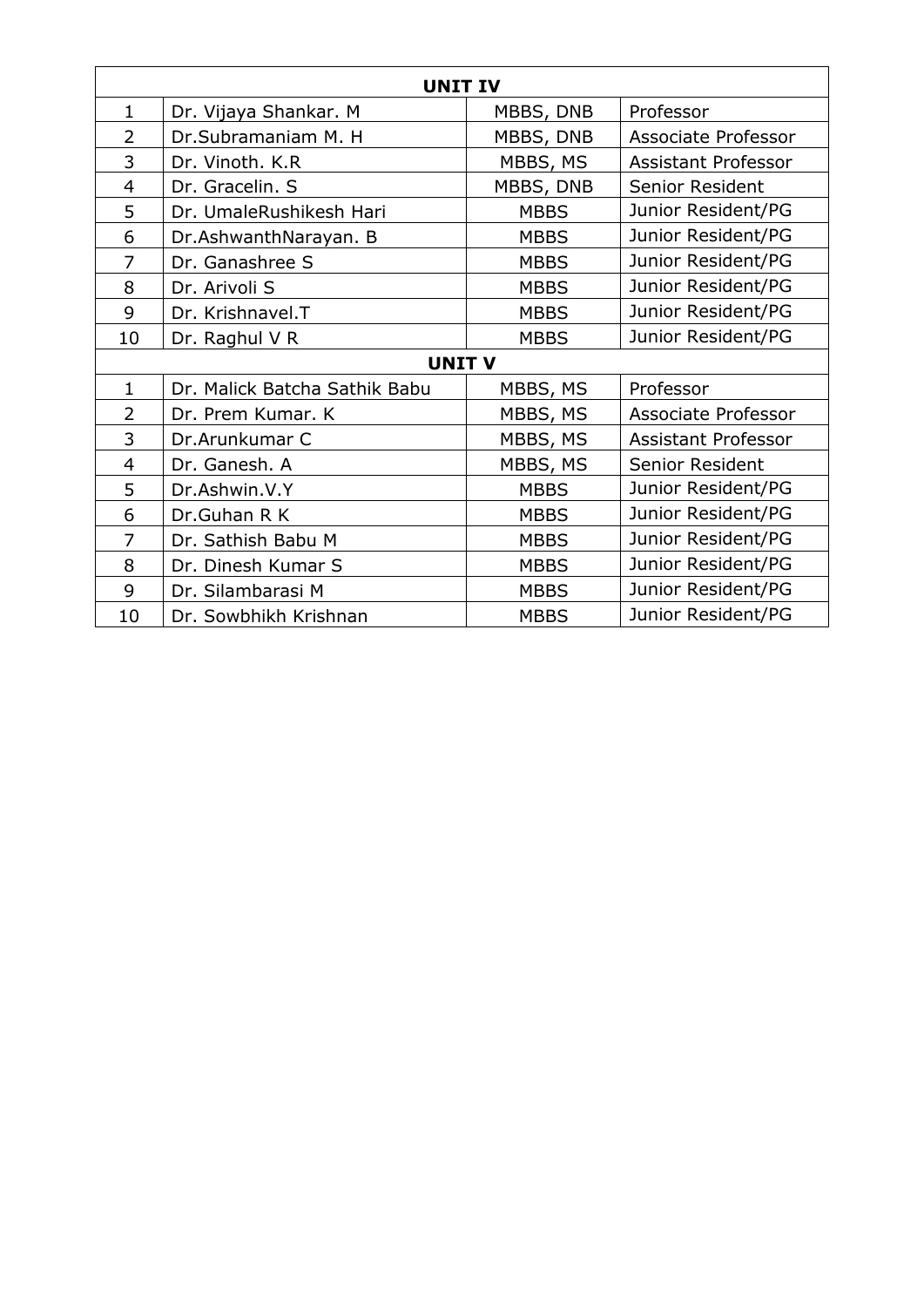## **Chettinad Hospital & Research Institute Department of ENT Unit Wise Teaching Faculty List**

| S.No           | <b>Name</b>              | Qualification | <b>Designation</b>         |
|----------------|--------------------------|---------------|----------------------------|
| $\mathbf 1$    | Dr. S. Rajasekaran       | MBBS, MS, DLO | Professor & HOD            |
| $\overline{2}$ | Dr. K.Priya              | MBBS, MS      | Professor                  |
| 3              | Dr.Prabakaran.S          | MBBS, MS      | <b>Assistant Professor</b> |
| 4              | Dr.R.B.Namasivaya Navin  | MBBS, MS      | <b>Assistant Professor</b> |
| 5              | Dr. Balaji.D             | MBBS, MS      | Senior Resident            |
| 6              | Dr. Gowthame K           | MBBS, MS      | Senior Resident            |
| 7              | Dr. Aswin Vaishali P N   | <b>MBBS</b>   | Junior Resident/PG         |
| 8              | Dr. Guna Keerthana R     | <b>MBBS</b>   | Junior Resident/PG         |
| 7              | Dr. Swetha T             | <b>MBBS</b>   | Junior Resident/PG         |
| 8              | Dr. Angela Grace Abraham | <b>MBBS</b>   | Junior Resident/PG         |
| 9              | Dr. Karthika S R         | <b>MBBS</b>   | Junior Resident/PG         |
| 10             | Dr. RaghavanV K          | <b>MBBS</b>   | Junior Resident/PG         |
| 11             | Dr. Raghvi. A            | <b>MBBS</b>   | Junior Resident/PG         |
| 12             | Dr. Greeshma U Gopan     | <b>MBBS</b>   | Junior Resident/PG         |
| 13             | Dr. Fathima Minnu P      | <b>MBBS</b>   | Junior Resident/PG         |
| 14             | Dr. V Adithya            | <b>MBBS</b>   | Junior Resident/PG         |
| 15             | Dr. Lakshana R           | <b>MBBS</b>   | Junior Resident/PG         |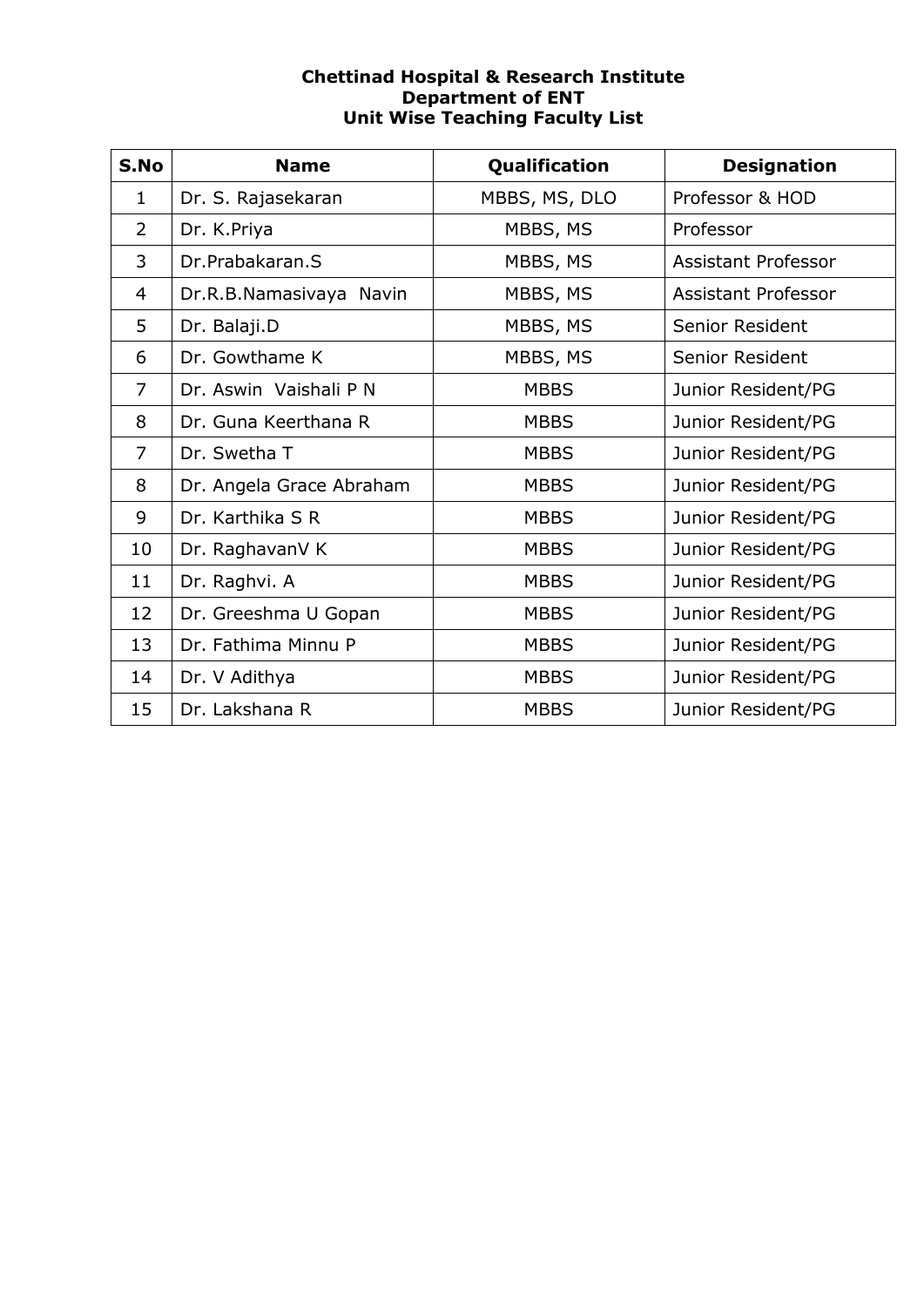#### **Chettinad Hospital & Research Institute Department of Ophthalmology Unit Wise Teaching Faculty List**

| S.No           | <b>Name</b>                  | Qualification  | <b>Designation</b>         |  |  |  |
|----------------|------------------------------|----------------|----------------------------|--|--|--|
| Unit I         |                              |                |                            |  |  |  |
| $\mathbf{1}$   | Dr. C.Shankar                | MBBS, MS       | Professor                  |  |  |  |
| 2              | Dr. Rajakumari               | MBBS, MS       | Professor                  |  |  |  |
| 3              | Dr. Shinisha Paul Bravian    | MBBS, MS       | <b>Assistant Professor</b> |  |  |  |
| $\overline{4}$ | Dr. Monisha Maria. P         | MBBS, MS       | Senior Resident            |  |  |  |
| 5              | Dr. Ramya                    | MBBS, MS       | Senior Resident            |  |  |  |
| 6              | Dr. Vadikari Lavan kumar     | <b>MBBS</b>    | Junior Resident/PG         |  |  |  |
| 7              | Dr. Aditi Pandey             | <b>MBBS</b>    | Junior Resident/PG         |  |  |  |
| 8              | Dr. Sheelapreya.R            | <b>MBBS</b>    | Junior Resident/PG         |  |  |  |
| 9              | Dr. Muthusundari.A           | <b>MBBS</b>    | Junior Resident/PG         |  |  |  |
| 10             | Dr. Kavitha. M               | <b>MBBS</b>    | Junior Resident/PG         |  |  |  |
| 11             | Dr. Abijith Vasan K          | <b>MBBS</b>    | Junior Resident/PG         |  |  |  |
| 12             | Dr. C K Anantha Lakshmi      | <b>MBBS</b>    | Junior Resident/PG         |  |  |  |
|                |                              | <b>Unit II</b> |                            |  |  |  |
| $\mathbf 1$    | Dr.(Maj) Premnath. G         | MBBS, MS       | Professor                  |  |  |  |
| 2              | Dr. Adnan Mohamed<br>Matheen | MBBS, MS       | <b>Associate Professor</b> |  |  |  |
| 3              | Dr. Gayathri N               | MBBS, MS       | <b>Assistant Professor</b> |  |  |  |
| $\overline{4}$ | Dr. Aarthi. R                | MBBS, MS       | Senior Resident            |  |  |  |
| 5              | Dr. Minnu Lekshmi            | <b>MBBS</b>    | Junior Resident/PG         |  |  |  |
| 6              | Dr. Vignitha.K.R             | <b>MBBS</b>    | Junior Resident/PG         |  |  |  |
| 7              | Dr. Heena Dharamdasani       | <b>MBBS</b>    | Junior Resident/PG         |  |  |  |
| 8              | Dr. Dodda Lakshmi Priya      | <b>MBBS</b>    | Junior Resident/PG         |  |  |  |
| 9              | Dr. Vudi Sai Srinija         | <b>MBBS</b>    | Junior Resident/PG         |  |  |  |
| 10             | Dr. Shruthi Devi S           | <b>MBBS</b>    | Junior Resident/PG         |  |  |  |
| 11             | Dr. Trisha G                 | <b>MBBS</b>    | Junior Resident/PG         |  |  |  |
| 12             | Dr. Mandava Manogna          | <b>MBBS</b>    | Junior Resident/PG         |  |  |  |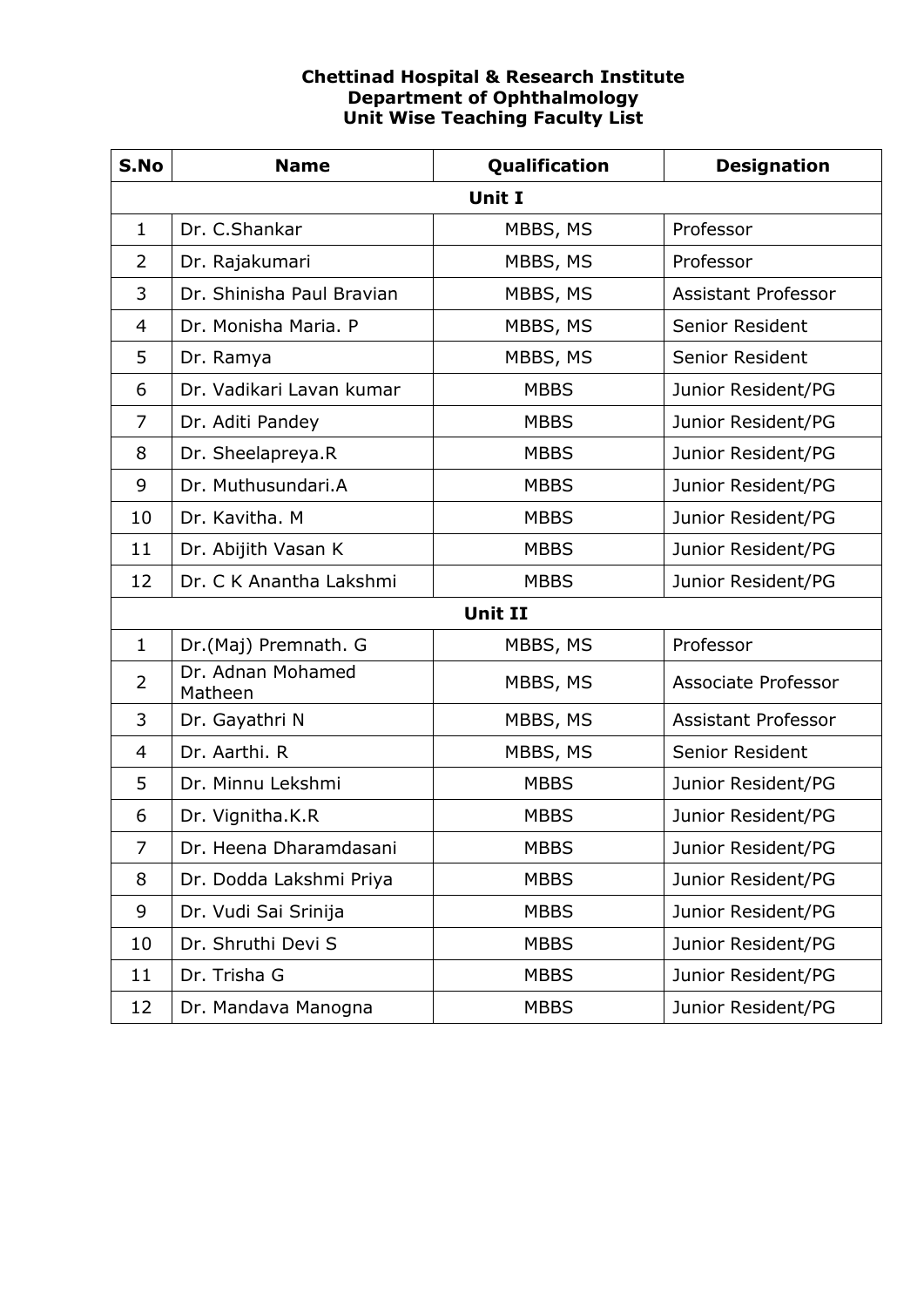## **Chettinad Hospital & Research Institute Department of OBG Unit Wise Teaching Faculty List**

| S.No.           | <b>Name</b>               | Qualification  | <b>Designation</b>         |  |  |  |
|-----------------|---------------------------|----------------|----------------------------|--|--|--|
| <b>UNIT I</b>   |                           |                |                            |  |  |  |
| $\mathbf{1}$    | Dr.C.R.Anuradha           | MBBS, MD       | Professor                  |  |  |  |
| $\overline{2}$  | Dr. Rajakumar Shery Angel | MBBS, MS       | Professor                  |  |  |  |
| 3               | Dr. Sharmila G            | MBBS, MS       | <b>Assistant Professor</b> |  |  |  |
| $\overline{4}$  | Dr. Kavitha.L             | MBBS, MS       | <b>Assistant Professor</b> |  |  |  |
| 5               | Dr. Kavitha Ranjit Paul   | MBBS, DGO      | Senior Resident            |  |  |  |
| 6               | Dr. Revathi. V            | MBBS, MS       | Senior Resident            |  |  |  |
| $\overline{7}$  | Dr. Rizwana A             | <b>MBBS</b>    | Junior Resident/PG         |  |  |  |
| 8               | Dr. Sherin Almash A       | <b>MBBS</b>    | Junior Resident/PG         |  |  |  |
| 9               | Dr. Preethi S             | <b>MBBS</b>    | Junior Resident/PG         |  |  |  |
| 10              | Dr. Soundarya J           | <b>MBBS</b>    | Junior Resident/PG         |  |  |  |
| 11              | Dr. Sarah Nazneen         | <b>MBBS</b>    | Junior Resident/PG         |  |  |  |
| 12              | Dr. A Vedha Jananni       | <b>MBBS</b>    | Junior Resident/PG         |  |  |  |
|                 |                           | <b>UNIT II</b> |                            |  |  |  |
| $\mathbf{1}$    | Dr. Vijayalakhmi. K       | MBBS, MD       | Professor                  |  |  |  |
| $\overline{2}$  | Dr.Renuka.S               | MBBS, MD       | Professor                  |  |  |  |
| 3               | Dr. Jennifer Britto J     | MBBS., DNB     | <b>Assistant Professor</b> |  |  |  |
| $\overline{4}$  | Dr. Nitheesha Reddy D D   | <b>MBBS</b>    | Junior Resident/PG         |  |  |  |
| 5               | Dr. Geetha Lakshmi S      | <b>MBBS</b>    | Junior Resident/PG         |  |  |  |
| 6               | Dr. Alapati Jyotsna       | <b>MBBS</b>    | Junior Resident/PG         |  |  |  |
| $\overline{7}$  | Dr. Priya M               | <b>MBBS</b>    | Junior Resident/PG         |  |  |  |
| 8               | Dr. Moshika B             | <b>MBBS</b>    | Junior Resident/PG         |  |  |  |
| 9               | Dr. Gopika Senthilvel     | <b>MBBS</b>    | Junior Resident/PG         |  |  |  |
| <b>UNIT III</b> |                           |                |                            |  |  |  |
| 1               | Dr.Sailatha R             | MBBS, MD       | Professor                  |  |  |  |
| $\overline{2}$  | Dr. Binu P                | MBBS, MS       | Assistant Professor        |  |  |  |
| 3               | Dr. Mahalakshmi.T         | MBBS, MS       | Assistant Professor        |  |  |  |
| $\overline{4}$  | Dr. Sheela                | MBBS, DGO      | Senior Resident            |  |  |  |
| 5               | Dr. Mahathi B             | <b>MBBS</b>    | Junior Resident/PG         |  |  |  |
| 6               | Dr. Meetangi Agarwal      | <b>MBBS</b>    | Junior Resident/PG         |  |  |  |
| $\overline{7}$  | Dr. Vidya R D             | <b>MBBS</b>    | Junior Resident/PG         |  |  |  |
| 8               | Dr. Sweetha Singh N       | <b>MBBS</b>    | Junior Resident/PG         |  |  |  |
| 9               | Dr. Shreya Anne           | <b>MBBS</b>    | Junior Resident/PG         |  |  |  |